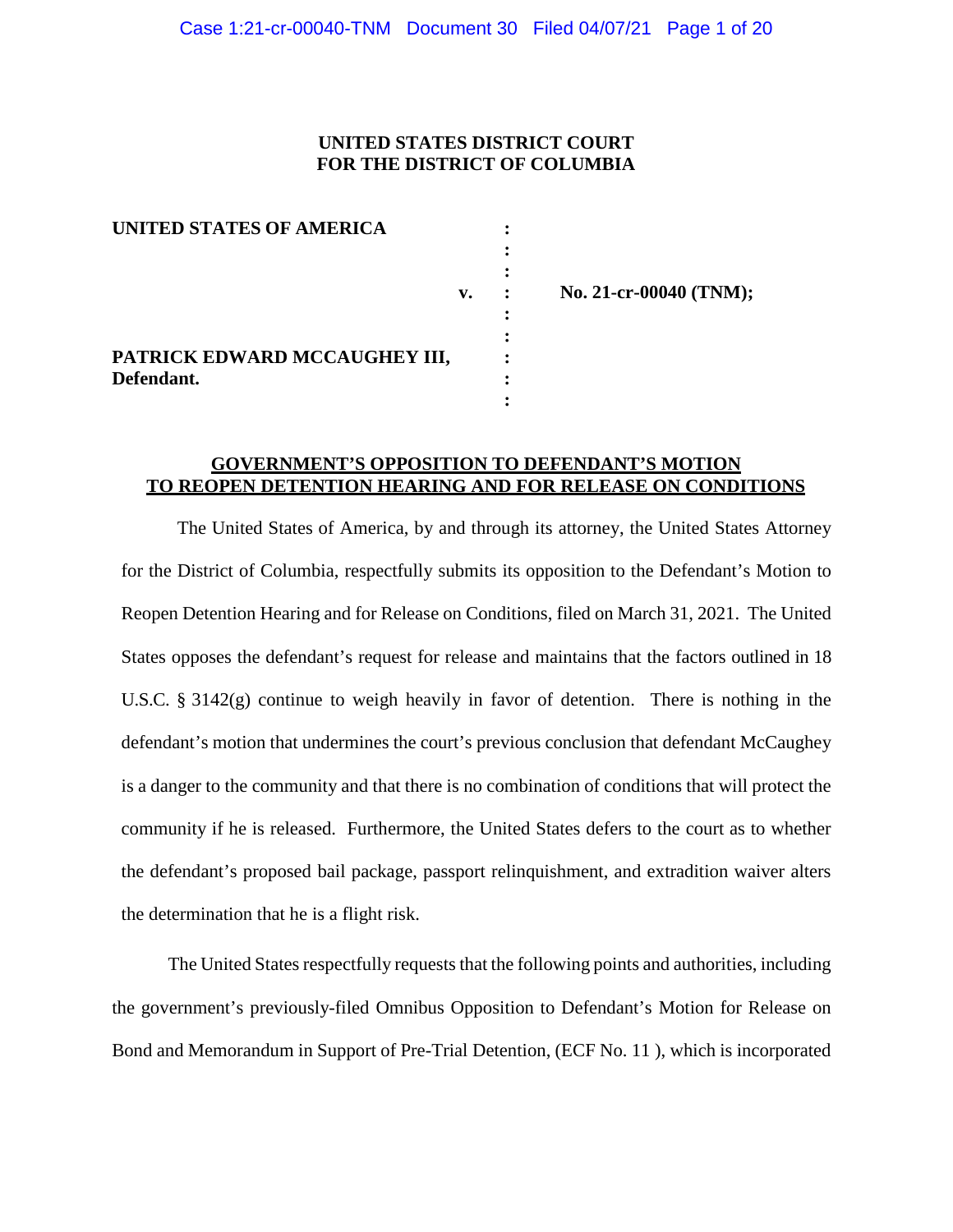#### Case 1:21-cr-00040-TNM Document 30 Filed 04/07/21 Page 2 of 20

herein by reference, the arguments presented by the United States on February 12, 2021, the reasoning in the recent opinion of *United States v. Munchel*, No. 21-3010, 2021 WL 1149196 (D.C. Cir. Mar. 26, 2021). as well as any other facts, arguments and authorities presented at a hearing, be considered in the Court's determination of whether to reopen the detention hearing and to release the defendant.

#### **Factual and Procedural Background**

On January 6, 2021, Metropolitan Police Department (MPD) Officers Daniel Hodges and Henry Foulds responded to a call to assist the United States Capitol Police (USCP) in protecting the U.S. Capitol Building and Grounds from a riotous mob determined to interrupt the Congressional proceeding taking place inside. Shortly before 3:00 p.m., Officers Hodges and Foulds, and many other MPD and USCP officers gathered in the interior tunnel of the U.S. Capitol building, which leads out to an archway by the lower west terrace door. A large crowd of rioters pushed forward into the tunnel and tried to push through the police line. The defendant was part of a mob of individuals attacking law enforcement officers who were trying to prevent the unruly crowd from entering the U.S. Capitol, which was closed to the public that day. USCP officers are designated as officers of the United States under 18 U.S.C. 1114, and MPD officers were actively assisting USCP in their efforts to protect the Capitol on that date.

Surveillance video taken from inside of the tunnel captures defendant McCaughey first entering the mouth of the tunnel from the outside at approximately 2:49 pm. The same surveillance video then shows him initially leaving, but returning again around 3:05 p.m., this time going all the way inside the tunnel towards where the rioters are fighting with the police. As he entered the tunnel, he appeared to move forward to the front of the mob of his own volition. There is no evidence that McCaughey was pushed into the tunnel by others, that his move toward the front to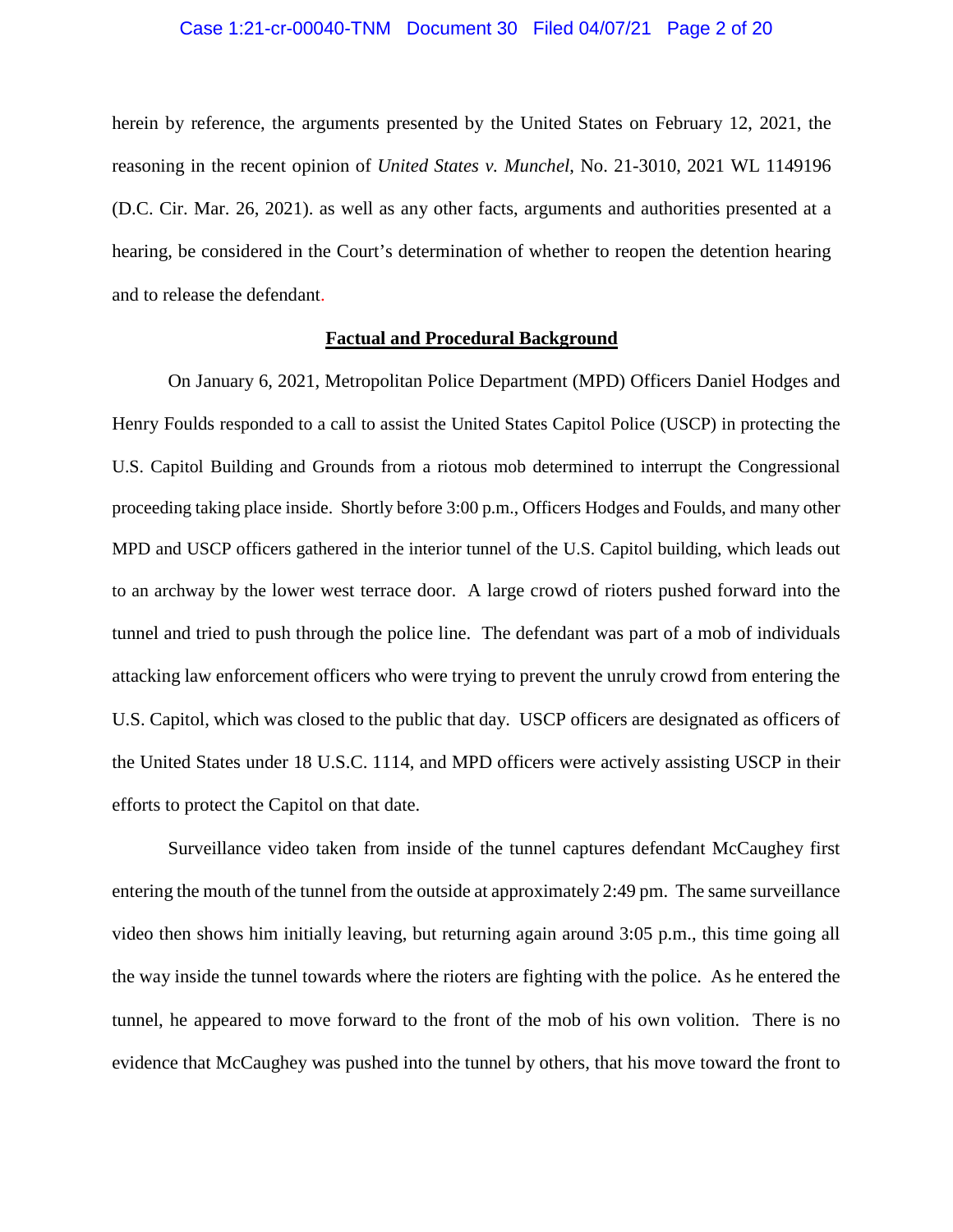#### Case 1:21-cr-00040-TNM Document 30 Filed 04/07/21 Page 3 of 20

physically engage the police line was compelled by others, or that he tried to turn back from the mob. Rioters in the group can be seen passing stolen police riot shields back to other rioters in the tunnel. McCaughey voluntarily grabbed one of the riot shields and held onto it as he moved through the crowd toward the line of officers.

A second video, recorded by an independent journalist and posted on YouTube captures McCaughey's assaults on multiple officers in the police line, including Officers Hodges and Foulds.<sup>1</sup> The video depicts officers attempting to control the increasingly violent crowd using batons, riot shields, and O.C. spray (more commonly known as pepper spray or mace). In response, multiple individuals attempt to combat the officers by using stolen riot shields, police batons, mace, and makeshift weapons. Some of the individuals in the crowd can be heard planning and implementing a rotation of rioters so that "fresh" rioters continually move toward the front of the line, while those who are tired move toward the back and out of the tunnel.

During the effort to break through the police line, McCaughey moved toward the front of the line and began pushing a stolen police riot shield against an unidentified officer while saying, "just go home," and making other similar statements. He then began using the riot shield to push against Officer Hodges as the officer attempted to repel McCaughey with his police baton. While forcefully pushing Officer Hodges with the shield, McCaughey then verbally engaged Hodges, making comments such as, "come on man, you are going to get squished just go home," "don't try and use that stick on me boy," and "just go home." Shortly thereafter, another rioter sprayed something orange from a canister at the officers over the riot shields that McCaughey and other rioters used to push at the officers.

<sup>&</sup>lt;sup>1</sup> The relevant portions of the video can be viewed from minutes 19:00 to 23:00 at: https://www.youtube.com/watch?v=qc0U755-uiM (last visited on April 7, 2021)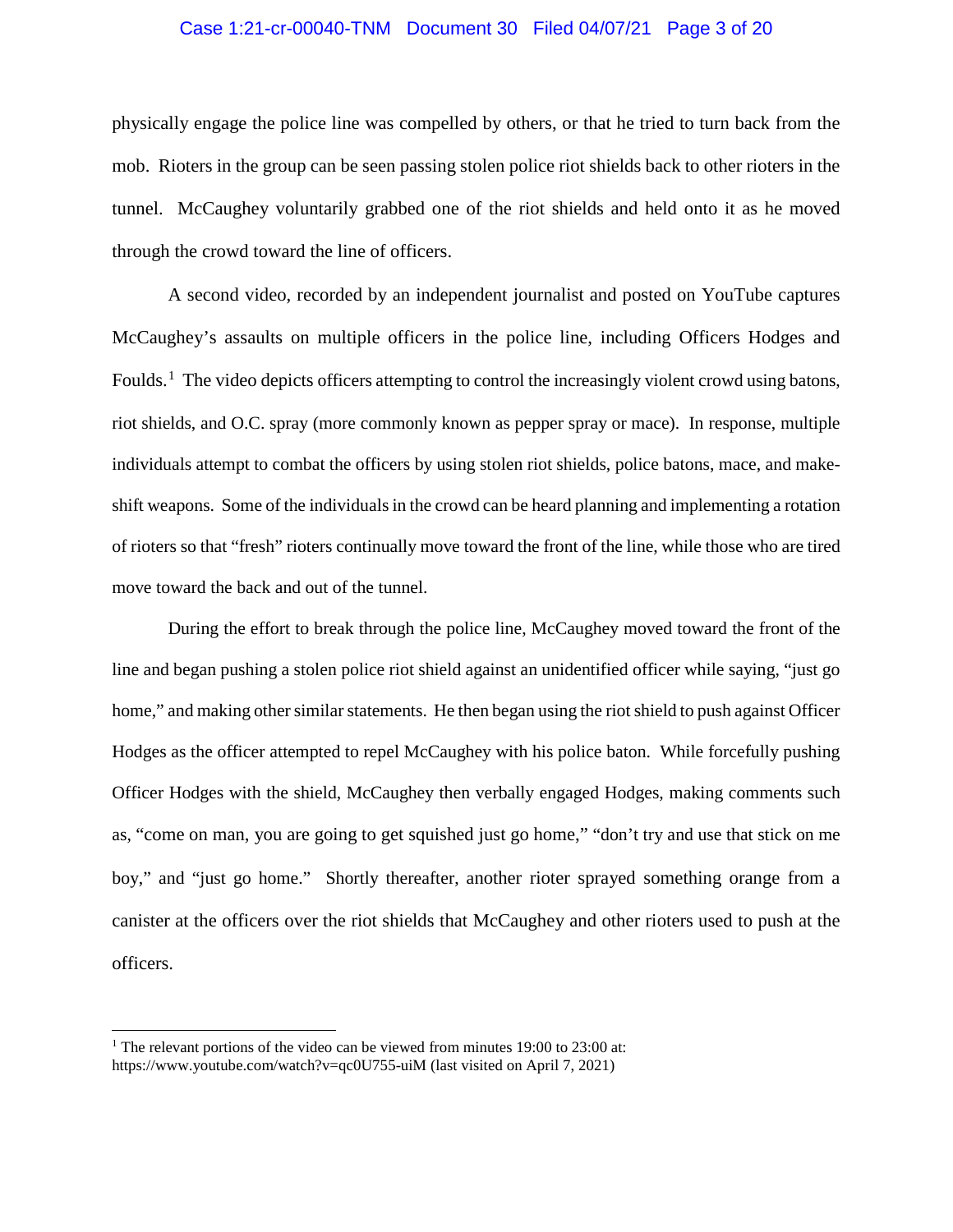#### Case 1:21-cr-00040-TNM Document 30 Filed 04/07/21 Page 4 of 20

While being assaulted by McCaughey, the video shows Officer Hodges screaming<sup>2</sup> as McCaughey pins the officer's body between the stolen riot shield and the lower west terrace door. As McCaughey continued to pin Officer Hodges between the shield and the door, another rioter rips off Hodges gas mask, exposing Hodges' bloodied mouth. Hodges continues screaming as he cannot move and is helpless to defend himself, as captured in the still shot below.



McCaughey eventually relents and stops pushing the riot shield against Hodges' body, which allows Hodges to dislodge himself from the door frame. McCaughey then appears to get the attention of the officer behind Hodges, saying, "Hey you, hey you, this guy isn't doing too well," in an

 <sup>2</sup> In its "Omnibus Opposition to Defendant's Motion for Release on Bond and Memorandum in Support of Pre-Trial Detention," filed on February 8, 2021, the United States previously described Officer Hodges as screaming in "pain." Since that time, the United States has reviewed the media interview given by Officer Hodges on January 14, 2021, where he clarifies that he was screaming because he was disabled by the mob, being assaulted as he was pinned in the doorway, and he was seeking a way of escape. In his own words, he explained:

The uh, yeah, I think you see someone in the video who um rips my mask off, my gas mask; he's also able to rip away my baton, uh, beat me with it, and um at that point I was also, ya know, sucking in OC and CS gas, so uh I was pretty disabled at that point. [Question by reporter: Did you think you were gonna die? What were your thoughts at that moment?] *That was another time that day when I thought this might be it and I might die and there is nothing I can do to defend myself at this point so I just started screaming at the top of my lungs for them to give me a way out, get me a line of retreat;* thankfully someone was able to do that and I was able to extricate myself.

Daniel Hodges Interview, WUSA9 CBS January 14, 2021 https://www.youtube.com/watch?v=FmAx7t2zF0g (last visited April 6, 2021) (emphasis added).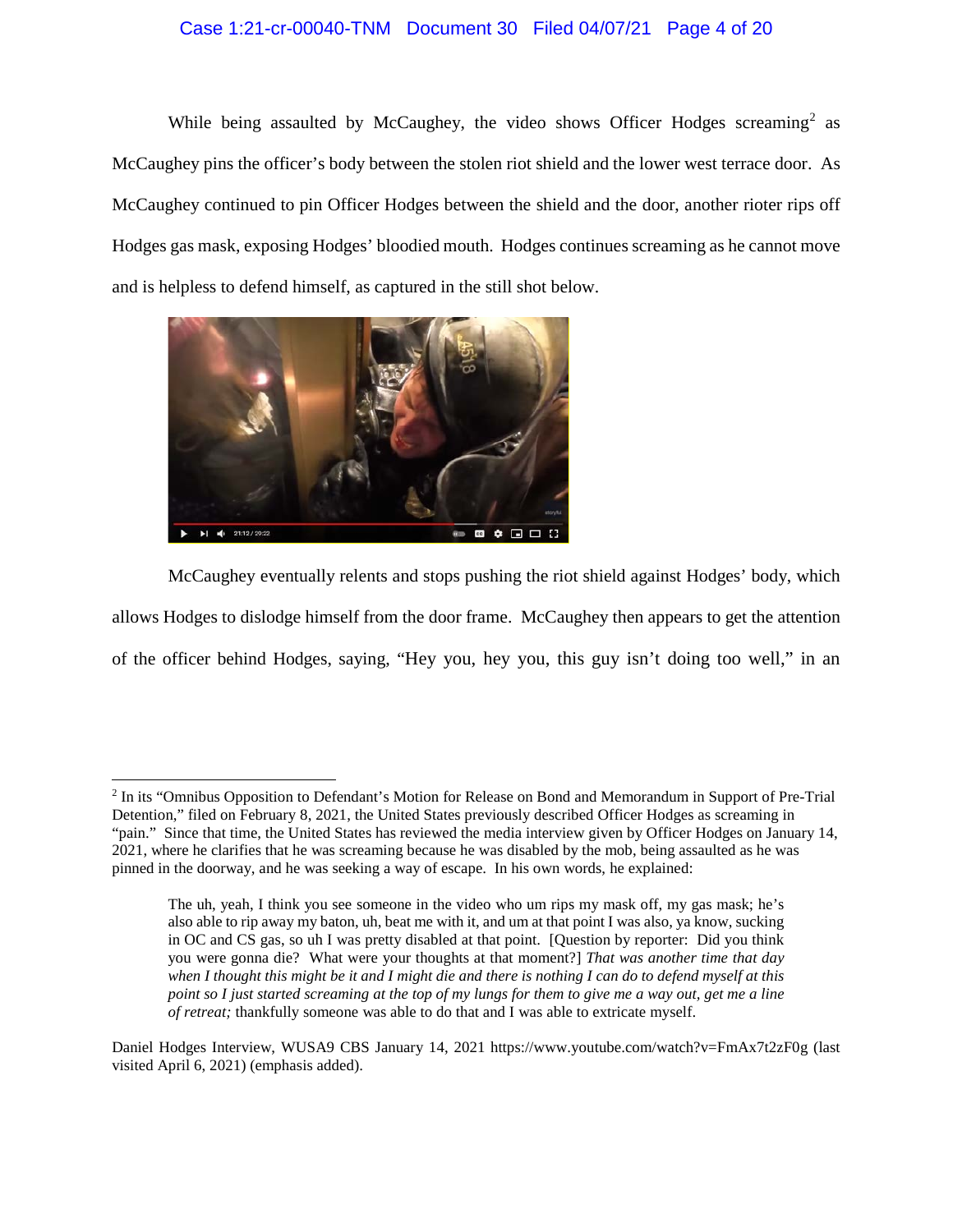#### Case 1:21-cr-00040-TNM Document 30 Filed 04/07/21 Page 5 of 20

apparent reference to Hodges. Other officers then aid Hodges in moving away from the front of the police line.

Even after Hodges is extricated from the door, McCaughey does not stop. He continues to both assist the mob attacking law enforcement and attacks multiple officers himself in the effort to break through the police line and into the Capitol building. At one point in the video, an unidentified rioter appears to state "take the shield." McCaughey can then be seen grabbing a clear police riot shield from the feet of uniformed law enforcement officers and passing it back to other rioters.

In another portion of the video, McCaughey repeatedly strikes multiple officers with the stolen riot shield, including Officer Foulds who moved toward the front of the police line after Hodges moved to safety. Foulds is readily identifiable in the video as the officer wearing the distinct green mask. At this point, as evidenced in the below still from Body Worn Camera Footage from a nearby officer, no other rioters were pressed up against McCaughey as he repeatedly and forcefully began striking Officer Foulds with the shield while yelling "get out of our house."

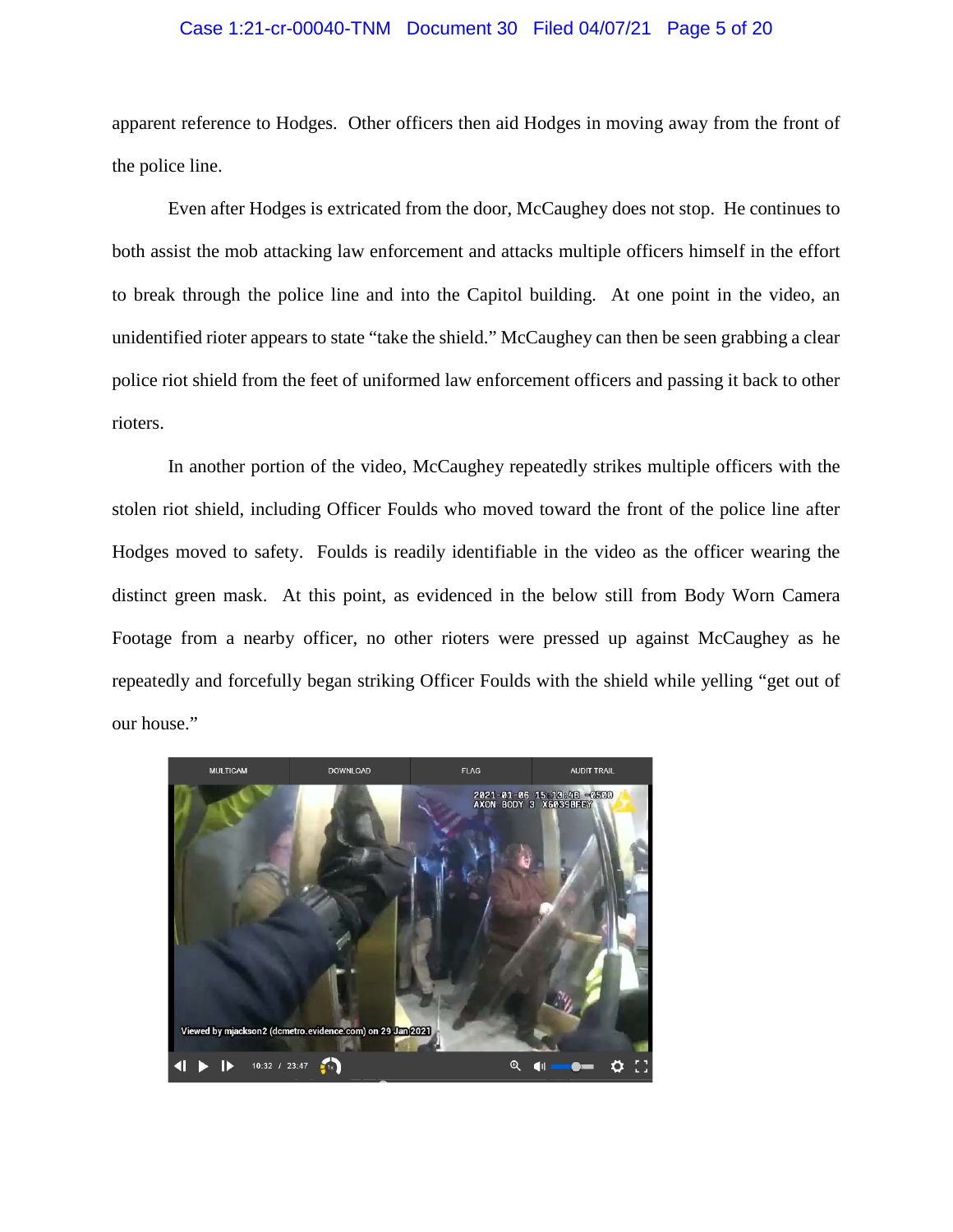#### Case 1:21-cr-00040-TNM Document 30 Filed 04/07/21 Page 6 of 20

Shortly after this portion of the assault, McCaughey disappears from the video, but is captured exiting the tunnel without the shield, which he appears to have passed off to another rioter in the tunnel, by Capitol surveillance video.

On January 18, 2021, the defendant was charged by complaint with: (1) Assaulting an Officer of the United States with a Deadly or Dangerous Weapon, in violation of 18 U.S.C. § 111(a) and (b); (2) Civil Disorder, in violation of 18 U.S.C. § 231(a)(3); (3) Entering Restricted Building or Grounds, in violation of 18 U.S.C.  $1752(a)$  ( & (b); and (4) Violent Entry or Disorderly Conduct on Capitol Grounds, in violation of 40 U.S.C. § 5104(e)(2).

The defendant was arrested pursuant to a warrant on January 19, 2021, in New York. At his initial appearance in the Southern District of New York (SDNY) on January 20, 2021, the government orally moved for the defendant's detention pending trial pursuant to  $\S 3142(f)(1)(A)$ [Crime of Violence] of the federal bail statute. The Court held the defendant and he was then transported by the U.S. Marshals Service from New York to Washington D.C.

On January 29, 2021, the Grand Jury returned a nine-count indictment against the defendant, charging him with multiple felonies related to his assault on officers at the Capitol Building, including two counts of Assaulting an Officer of the United States with a Dangerous Weapon, 18 U.S.C.  $\S$  11 $(1a)(1)$  and (b), a crime of violence, and multiple related charges. He was arraigned on February 12, 2021, and the court simultaneously held a detention hearing, pursuant to the government's oral motion for detention pursuant to  $\S 3142(f)(1)(A)$ . Following argument by the parties, the court detained defendant McCaughey pending trial, finding by clear and convincing evidence that there was no combination of conditions that would ensure the safety of the community. The court also found by a preponderance of the evidence that the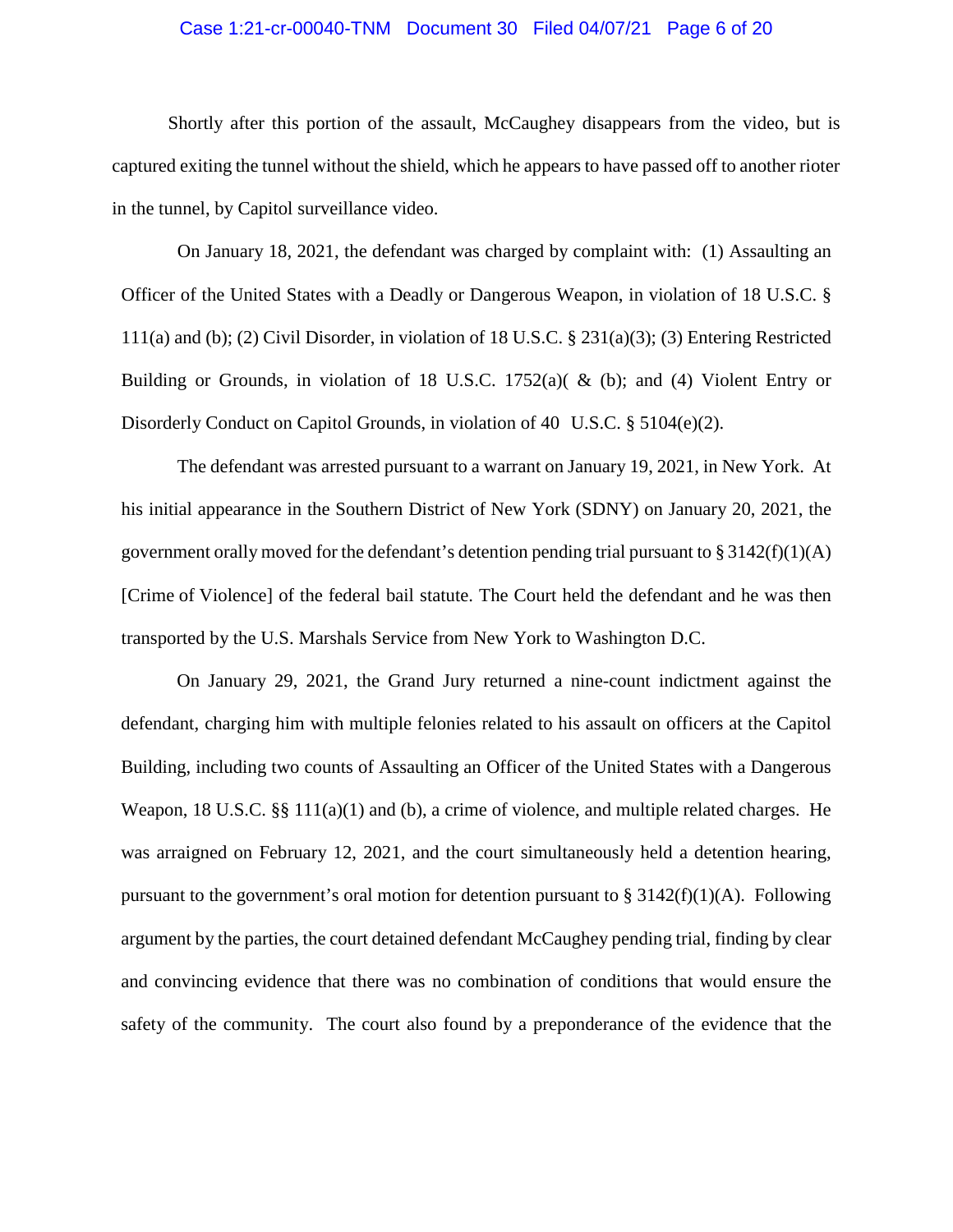#### Case 1:21-cr-00040-TNM Document 30 Filed 04/07/21 Page 7 of 20

defendant was a flight risk and that no condition or combination of conditions would reasonably assure the Defendant's appearance as required.

On March 3, 2021, the Grand Jury returned a 19-count Superseding Indictment against defendant McCaughey and a co-defendant, charging defendant McCaughey in eleven of those counts, including: (Counts 1, 7, and 9) three counts of Assaulting an Officer of the United States with a Dangerous Weapon, 18 U.S.C. §§ 111(a)(1) and (b), one count with respect to Officer Hodges, one count with respect to Officer Foulds, and one count with respect to an unknown officer; (Counts 2, 8, and 10) three counts of Civil Disorder, 18 U.S.C.  $\S$  231(a)(3), one count for each officer assault; (Count 13) Obstruction of an Official Proceeding, Aiding and Abetting, 18 U.S.C. 1512(c)(2) and 2); (Count 15) Disorderly and Disruptive Conduct in a Restricted Building or Grounds, with a Deadly or Dangerous Weapon, 18 U.S.C. §§ 1752(a)(2) and (b)(1)(A)); (Count 17) Engaging in Physical Violence in a Restricted Building or Grounds with a Deadly or Dangerous Weapon, 18 U.S.C. §§ 1752(a)(4) and (b)(1)(A)); (Count 18) Disorderly Conduct in a Capitol Building, 40 U.S.C. §  $5104(e)(2)(D)$ ; and (Count 19) Act of Physical Violence in the Capitol Grounds or Buildings, 40 U.S.C. § 5104(e)(2)(F)).

The defendant filed the instant motion on March 31, 2021, seeking to reopen the detention hearing. The court ordered the United States to respond by April 7, 2021. The next status hearing is scheduled for May 4, 2021.

#### **Argument**

The United States opposes reopening the detention hearing and maintains that the factors outlined in § 3142(g) continue to weigh heavily in favor of defendant McCaughey's detention. As the United States argued in its Omnibus Opposition to Defendant's Motion for Release on Bond and Memorandum in Support of Pre-Trial Detention, (ECF No. 11 ), which is incorporated herein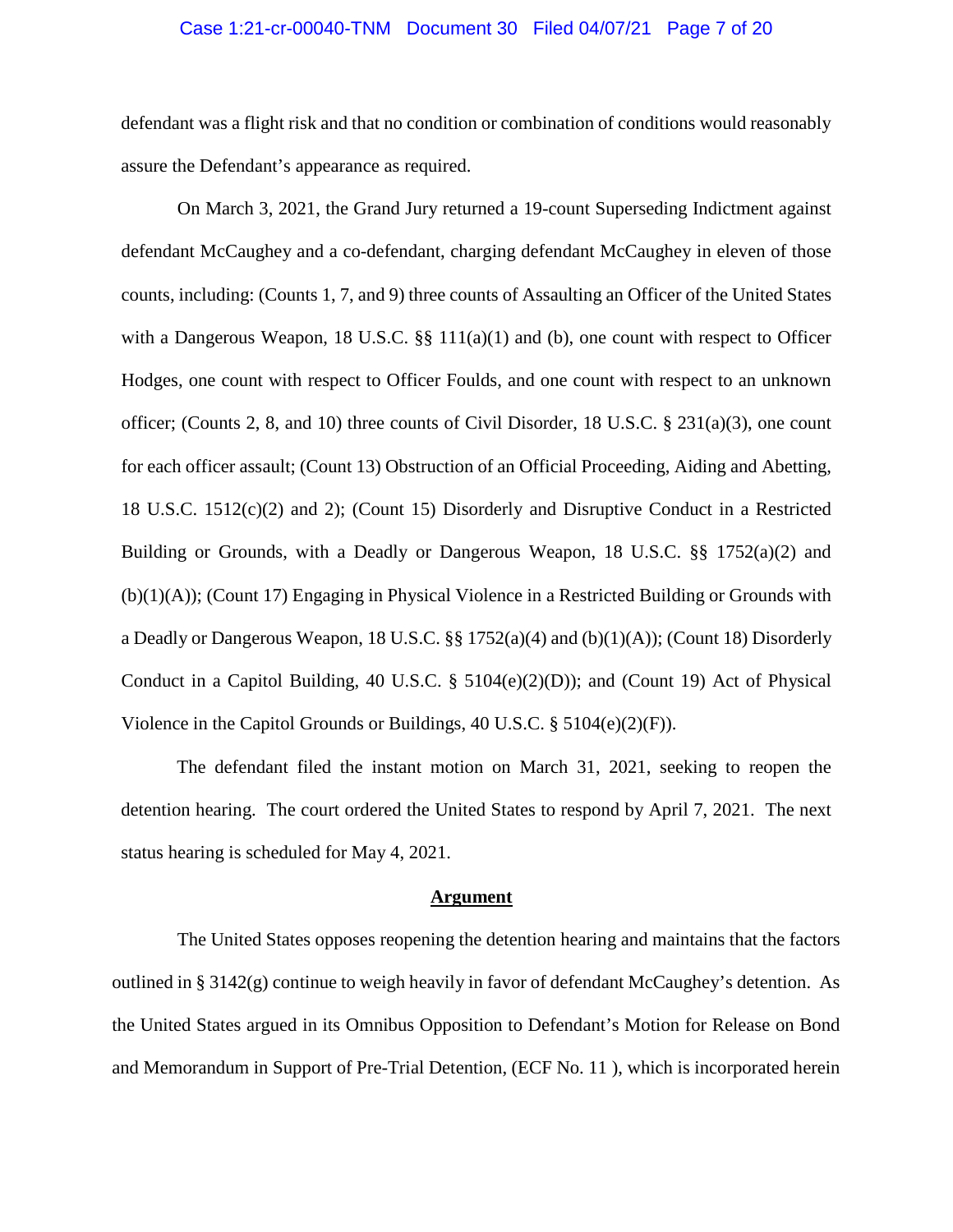#### Case 1:21-cr-00040-TNM Document 30 Filed 04/07/21 Page 8 of 20

by reference, the defendant's violent and dangerous assault on multiple officers on January 6, 2021, in conjunction with the weight of the evidence, his personal characteristics and his future dangerousness, require detention in this case. There is nothing in the defendant's motion that undermines the court's previous conclusion that defendant McCaughey is a danger to the community and that there is no combination of conditions that will protect the community if he is released.

### **1. Officer Hodges' Clarification That He Was Screaming For Help As Defendant McCaughey Pinned His Defenseless Body With a Shield Weighs in Favor of Detention**

The defendant first argues that Officer Daniel Hodges' explanation that he was screaming for help, rather than in pain, as defendant McCaughey and others assaulted him somehow "contradict[s] the most serious crime in the Superseding Indictment," thereby undermining the evidence in favor of detention. (Def. Mot. 3/31/21 at 2). While the defendant does not contest that Hodges was audibly screaming while being assaulted by defendant McCaughey, he claims that the stated purpose underlying Hodges' chilling screams has a "material bearing" on the question of detention. (Def. Mot. 3/31/21 at 1-4). The defendant argues that because the primary purpose of the scream was not pain, this somehow diminishes the defendant's violent and terrifying conduct on January 6, 2021, thereby shifting the "nature and circumstances" of the crime in favor of release. The United States disagrees.

The United States does not concede that the primary purpose of Officer Hodges' screams – seeking help versus pain – has a "material bearing" on detention, as required to reopen the detention hearing. 18 U.S.C. § 3142(f). There is no dispute that Officer Hodges was screaming, and that he was screaming at the precise moment that defendant McCaughey was pinning the officer against a door as he was simultaneously assaulted by other rioters. Nevertheless, the United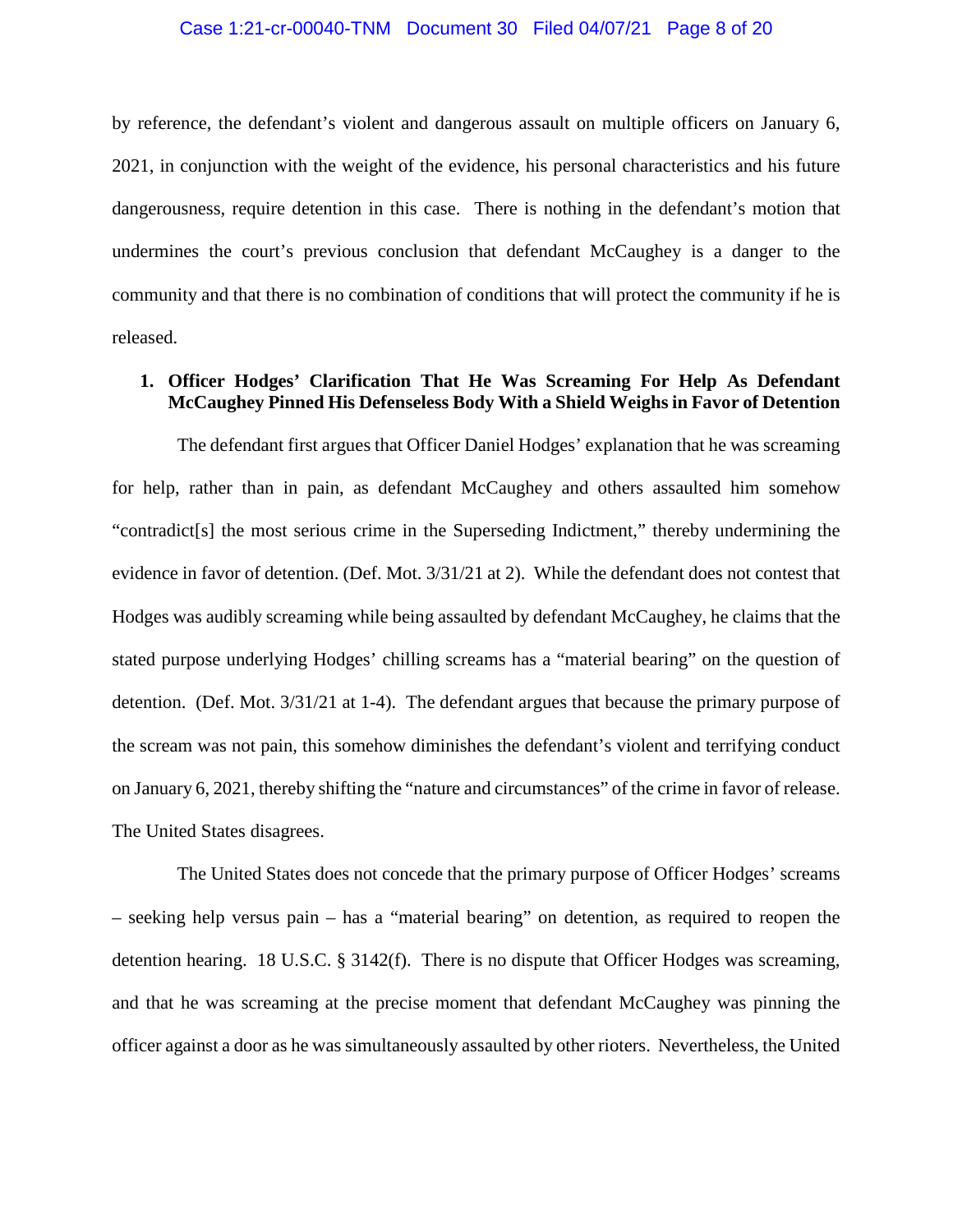#### Case 1:21-cr-00040-TNM Document 30 Filed 04/07/21 Page 9 of 20

States will address the defendant's argument on the merits in the interest of resolving the defendant's motion expeditiously.

According to the defendant, Officer Hodges gave a video-recorded interview to WUSA9 CBS network on approximately January 14, 2021, in which he provided context for the multiple assaults that he experienced when defending the Capitol. In the 12-minute interview, Officer Hodges describes how he was assaulted by numerous rioters on January 6, 2021, and how on three different occasions that day he believed that "this might be the end for [him]." Daniel Hodges Interview, WUSA9 CBS January 14, 2021 https://www.youtube.com/watch?v=FmAx7t2zF0g (last visited April 6, 2021).

Hodges first described arriving with his platoon at the west side of the Capitol building and encountering a "chaotic" scene, which required the platoon to "fight [their] way through" to join the defense of the Capitol. Before he was even able to get to the tunnel entrance, Hodges was hit by unknown objects thrown by rioters and then knocked to the ground and beaten by rioters, necessitating his rescue by another officer. Beginning at approximately minute 4:00 of the interview, Hodges described his experience being pinned in the tunnel door by defendant McCaughey:

So, after our defenses on the dais broke, we were battling tooth and nail for our lives. We ended up falling back to hardened choke points in the building, like the tunnel there, where their numbers didn't quite mean so much. So I went inside and put on my mask and um got down to the tunnel where they were throwing CS gas at us or either throwing ours back at us, I don't know. But since I had my mask on and the other officers didn't, [they] retreated and I pushed forward to the defense and we held the line there in that doorway. I guess I got pinned through the small back and forth we had fighting for, ya know, ever inch, and um I had my arm was pinned at that point, I was unable to defend myself. The uh, yeah, I think you see someone in the video who um rips my mask off, my gas mask; he's also able to rip away my baton, uh, beat me with it, and um at that point I was also, ya know, sucking in OC and CS gas, so uh I was pretty disabled at that point. [Question by reporter: Did you think you were gonna die?...What were your thoughts at that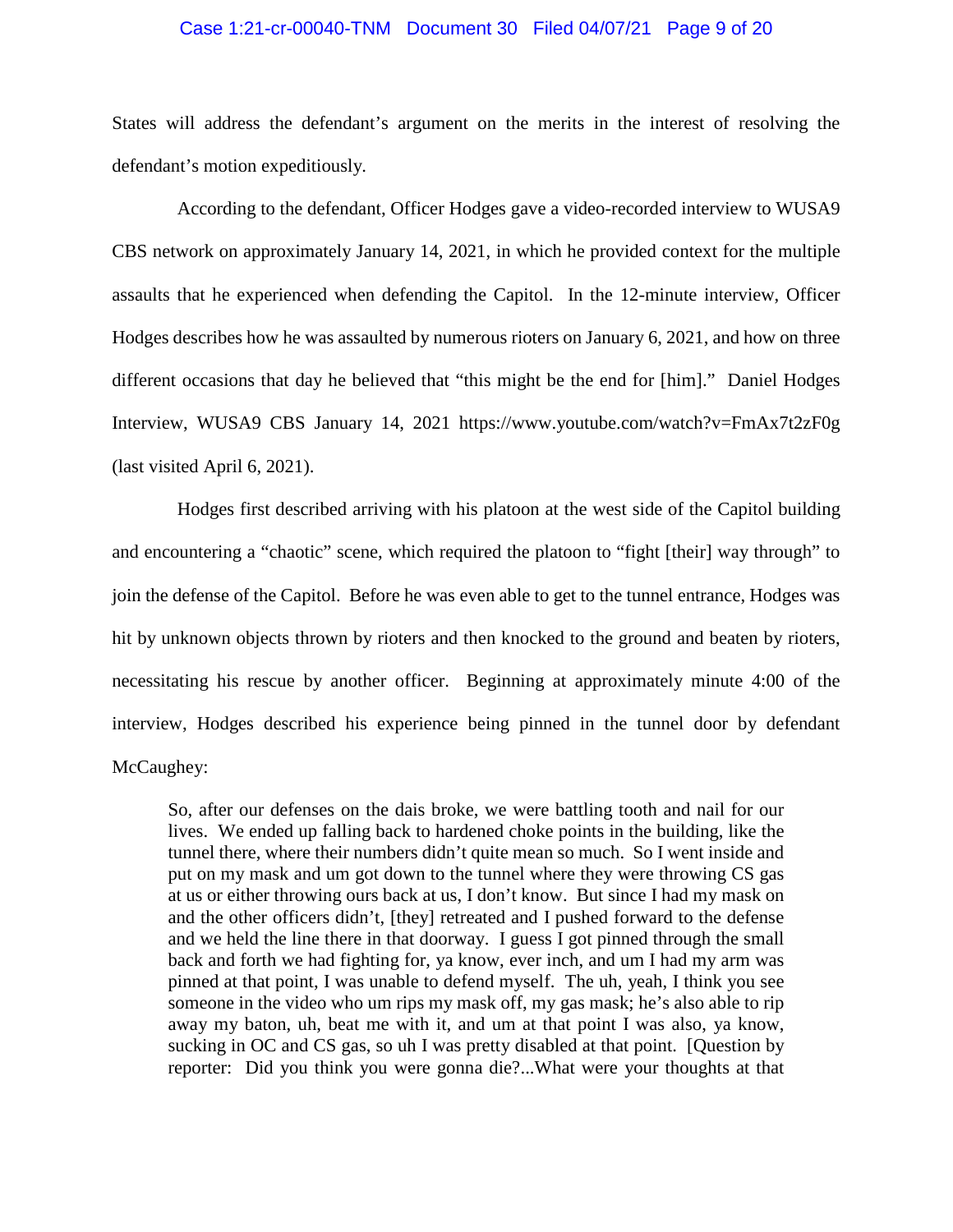#### Case 1:21-cr-00040-TNM Document 30 Filed 04/07/21 Page 10 of 20

moment?] *That was another time that day when I thought this might be it and I might die and there is nothing I can do to defend myself at this point so I just started screaming at the top of my lungs for them to give me a way out, get me a line of retreat;* thankfully someone was able to do that and I was able to extricate myself.

*Id.* In the interview, Officer Hodges notably does not address the issue of whether he was *also* in pain at the specific moment that he was being pinned in the door by defendant McCaughey. Rather, he describes that his primary purpose in screaming was to get aid in that desperate moment. At no time in the interview does he deny that he was in pain. The United States submits that the absence of a reference to his pain in this interview does not negate the possibility that he was simultaneously in pain at that moment when defendant McCaughey was pinning him with a riot shield, allowing other rioters the opportunity assault the officer. This is particularly true given Officer Hodges description that he was "pinned," "disabled," having his gas mask ripped off, being beaten with his own baton, and inhaling CS gas, all while wondering if this was the moment his life would end. The United States maintains that irrespective of whether he experienced physical pain at the precise moment of his screams, he most certainly experienced a terrifying and traumatic experience as he wondered whether his encounter with defendant McCaughey and the mob that day would end his life. Toward the end of the interview, at approximately minute 11:00, Hodges describes coming through that experience, saying "I mean, it is hard to go through something like that and say it doesn't effect you. There's, it's something I'm going to be thinking about for the rest of my life."

More to the point, whether Officer Hodges was screaming in pain or for help is ultimately irrelevant because neither "pain" nor actually injury to the victim is an element of the offense under  $§ 111(a)(1)$  and (b). To demonstrate that the defendant violated  $§ 111(a)(1)$  and (b), the United States must prove that the defendant: (1) forcibly assaulted, resisted, opposed, impeded,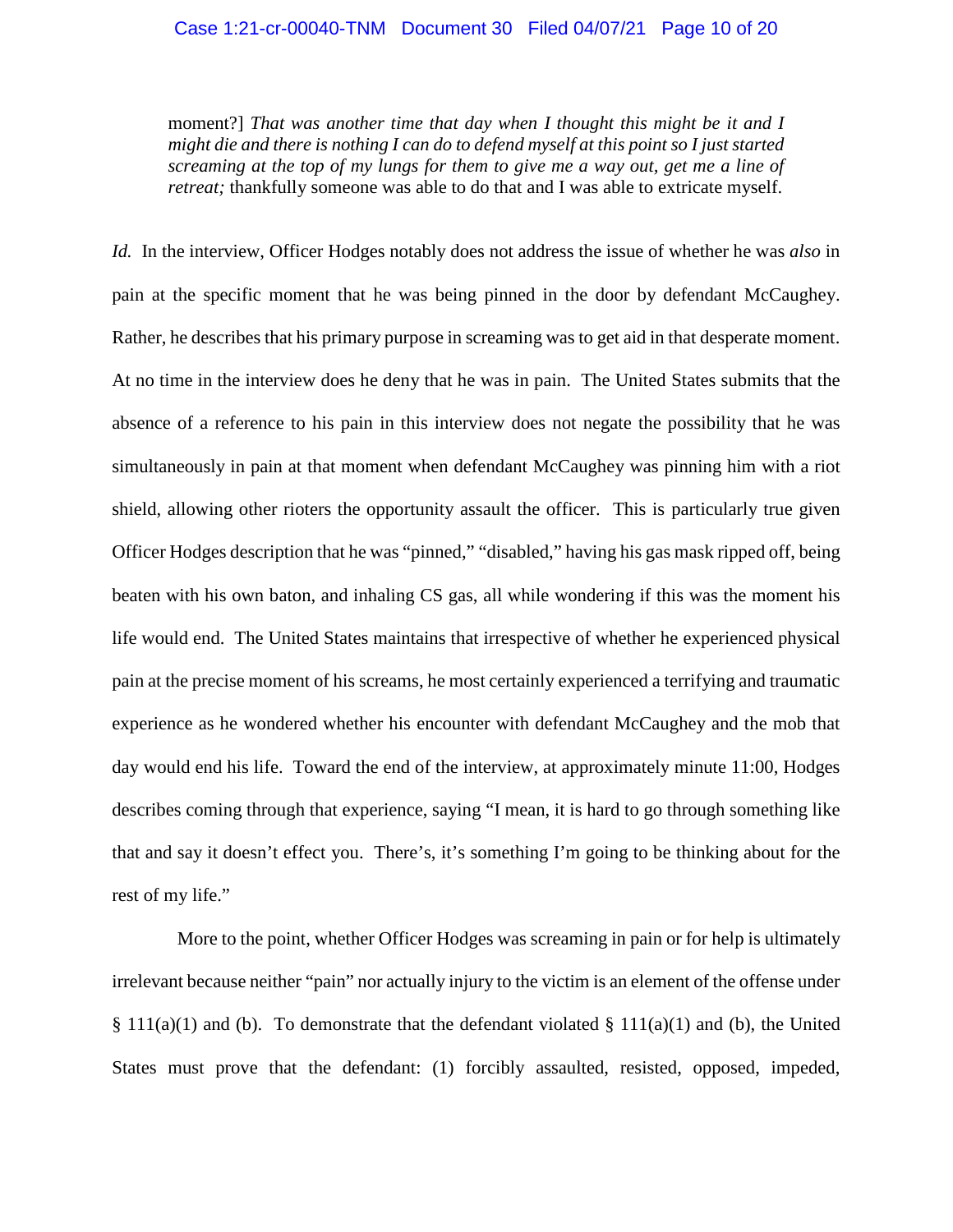#### Case 1:21-cr-00040-TNM Document 30 Filed 04/07/21 Page 11 of 20

intimidated, *or* interfered with an officer; (2) while using a deadly or dangerous weapon; and (3) with the intent to inflict bodily injury. *See* § 111(a)(1) and (b); *United States v. Arrington*, 309 F.3d 40 (D.C. Cir. 2002) (emphasis added). To be sure, the United States must prove that the defendant intended to inflict bodily injury. This is distinct from the victim experiencing pain, and is also distinct from the victim actually being injured during the assault. The defendant simply must have intended to cause bodily injury, irrespective of whether he actually did so and any sensation by the victim who experienced the defendant's use of force.

Here, the evidence of defendant McCaughey's intent to injure is overwhelming. He joined a mob of rioters intent on breaching the Capitol building on January 6, 2021, and engaged in physical violence against three distinct officers, including Officer Hodges, Officer Foulds, and one unknown officer. He willfully entered the tunnel where a mob of rioters was engaged in handto-hand combat with officers trying to protect the entrance into the Capitol. The defendant then made his way toward the front of the mob, grabbing a stolen police riot shield in the process. He then used that riot shield to crush Officer Hodges in the door, after making comments such as: "come on man, you are going to get squished just go home," "don't try and use that stick on me boy," and "just go home." While pinning Hodges in the door, McCaughey was close enough to observe another rioter ripping away the officer's gas mask and beating him with his own baton.

 The defendant makes much of the fact that, after assaulting Officer Hodges, he then displayed a brief moment of human decency by getting the attention of another officer to assist Hodges. In his argument, he attempts to cast the himself as hero, going so far as to claim that McCaughey's "imploration of the crowd behind him…are very likely what allowed [Hodges] to 'extricate himself." The United States submits that the evidence does not bear that out.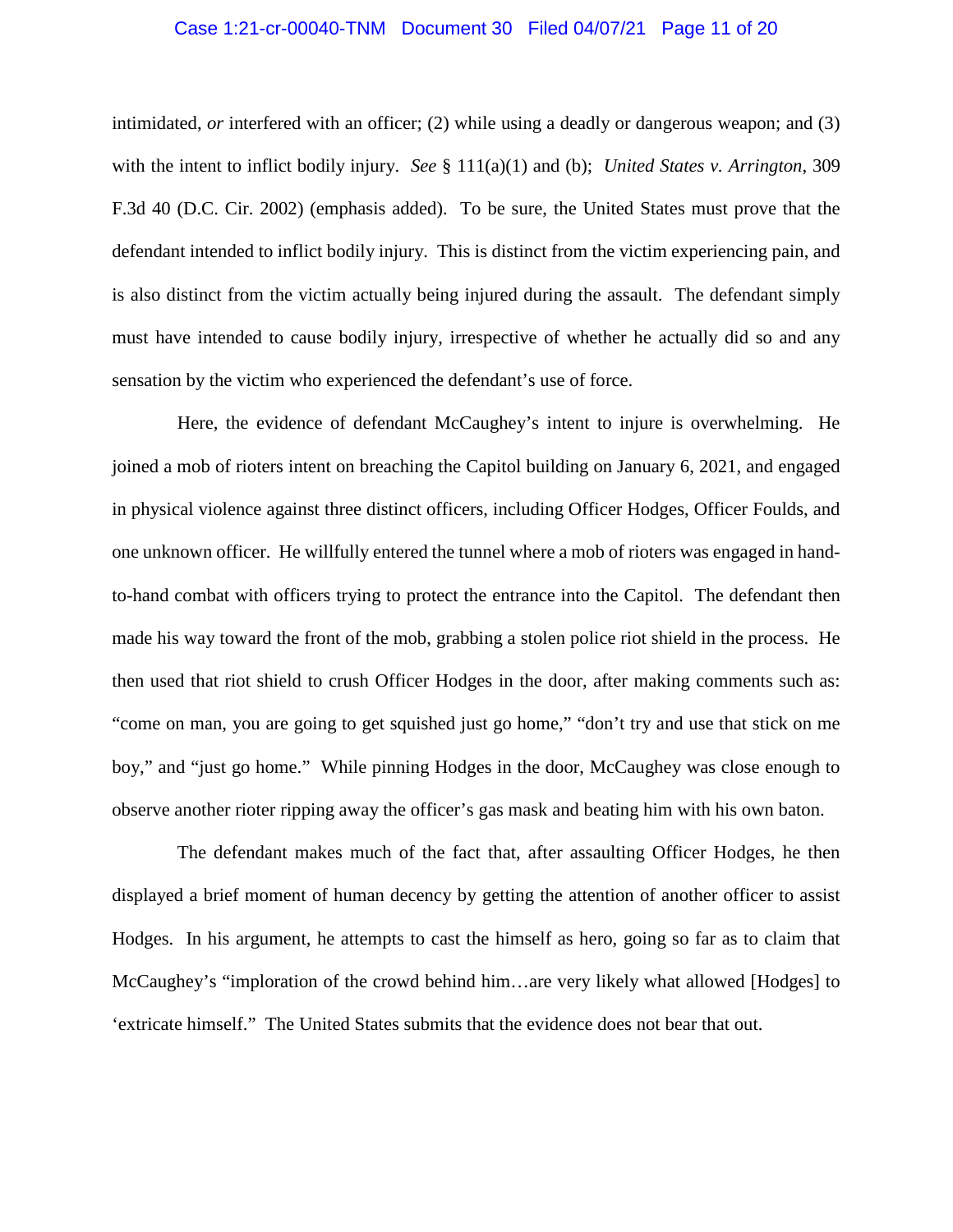#### Case 1:21-cr-00040-TNM Document 30 Filed 04/07/21 Page 12 of 20

What the evidence does show is that the defendant made some minimal effort to aid Officer Hodges after completing the assault against him. As described above, the video captures the defendant pulling down Hodges' face shield in a protective manner and beckoning another officer, saying "Hey you, hey you, this guy isn't doing too well," in an apparent reference to Hodges. Other officers then aided Hodges in moving away from the front of the police line.

While this moment of decency may have spared Officer Hodges from additional assault and injury, it does not ultimately undermine the defendant's original intent to cause bodily injury to the officer in the first instance. Defendant McCaughey is no hero here. With respect to his true intent, his comment that "you are going to get squished" is particularly telling in this context. It is an express acknowledgement from the defendant that he understood what was at stake: he saw and understood the dangerousness of his actions and the potential threat of bodily injury to Officer Hodges. Through that comment, McCaughey revealed his intent to continue fighting the line of officers – to the point of being willing to injure an officer – if that officer did not comply with his demands. The defendant's post-assault aid to the officer does not negate his intent. There is little conceptual difference between McCaughey's actions and those of a burglar breaking into someone's home, beating the homeowner, but then sparing the owner's life only when the owner agrees to leave the property without a fight.

McCaughey's intent is even more evident in the fact that he did not stop assaulting officers, even after assisting Hodges. He then continued the fight, attacking multiple officers at the front of the police line, including engaging in hand-to-hand combat with Officer Foulds. Even if the defendant momentarily regretted his actions with respect to Officer Hodges, it certainly was not for long and it did not deter him from his continued efforts to fight his way through to the Capitol, even at the expense of potential physical injury to officers along the way.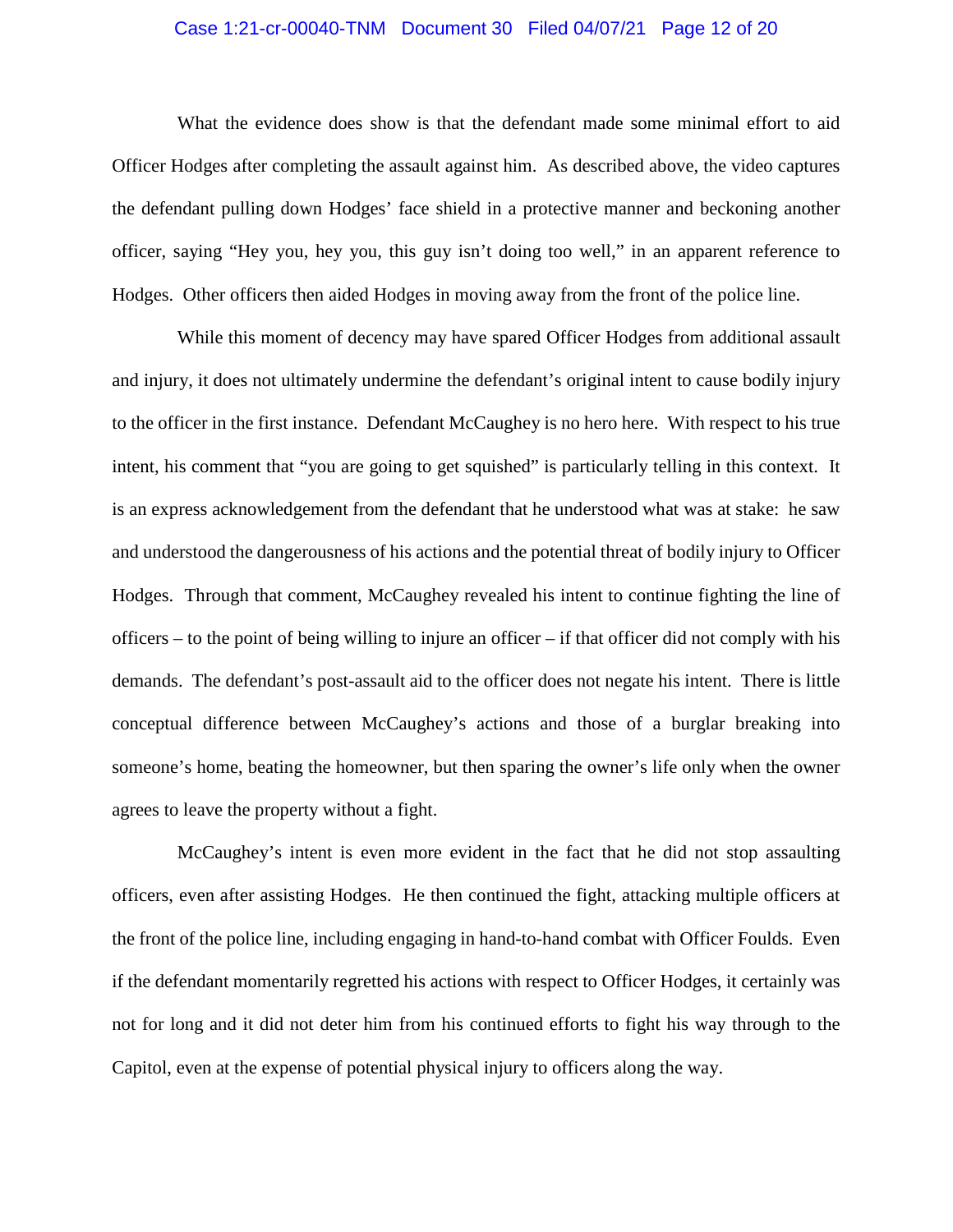#### Case 1:21-cr-00040-TNM Document 30 Filed 04/07/21 Page 13 of 20

The United States maintains that defendant McCaughey's assaults on multiple officers as he attempted the breach the Capitol on January 6, 2021, weigh in favor of detention. The information that Hodges may have screamed primarily for help, rather than out of pain, does not undermine the violent and dangerous nature of the defendant's assault on officers that day, the weight of the evidence, history and characteristics, or the defendant's potential for dangerousness.

## **2. A Co-Defendant's Status Has No Bearing on Defendant McCaughey's Culpability, Dangerousness, or Risk of Flight**

The defendant also contends that it is fundamentally unfair that he should be detained while his indicted co-defendant, Tristan Stevens, was released pending trial. While it is axiomatic that similarly-situated defendants should treated similarly, there is nothing fundamentally unfair about defendant McCaughey being detained after the court found by clear and convincing evidence that he was a danger to the community.

At the outset, the United States notes that at the time of co-defendant Stevens' arrest in the Florida, the United States requested that he be detained pending trial pursuant to 18 U.S.C. §  $3142(f)(1)(A)$ , because he was charged with a crime of violence. A court in the Northern District of Florida rejected the request for detention and released defendant Stevens over the government's objection.

Furthermore, the factors outlined in § 3142(g) are highly personal and fact-specific to each defendant. No two defendants are precisely alike, even when allegedly committing similar crimes, at the same time, in the same location. The court properly considered each of the four factors specifically with respect to defendant McCaughey – including the nature and circumstances, weight of the evidence, history and characteristics, and potential danger – before finding that there was no combination of release conditions that would protect the community from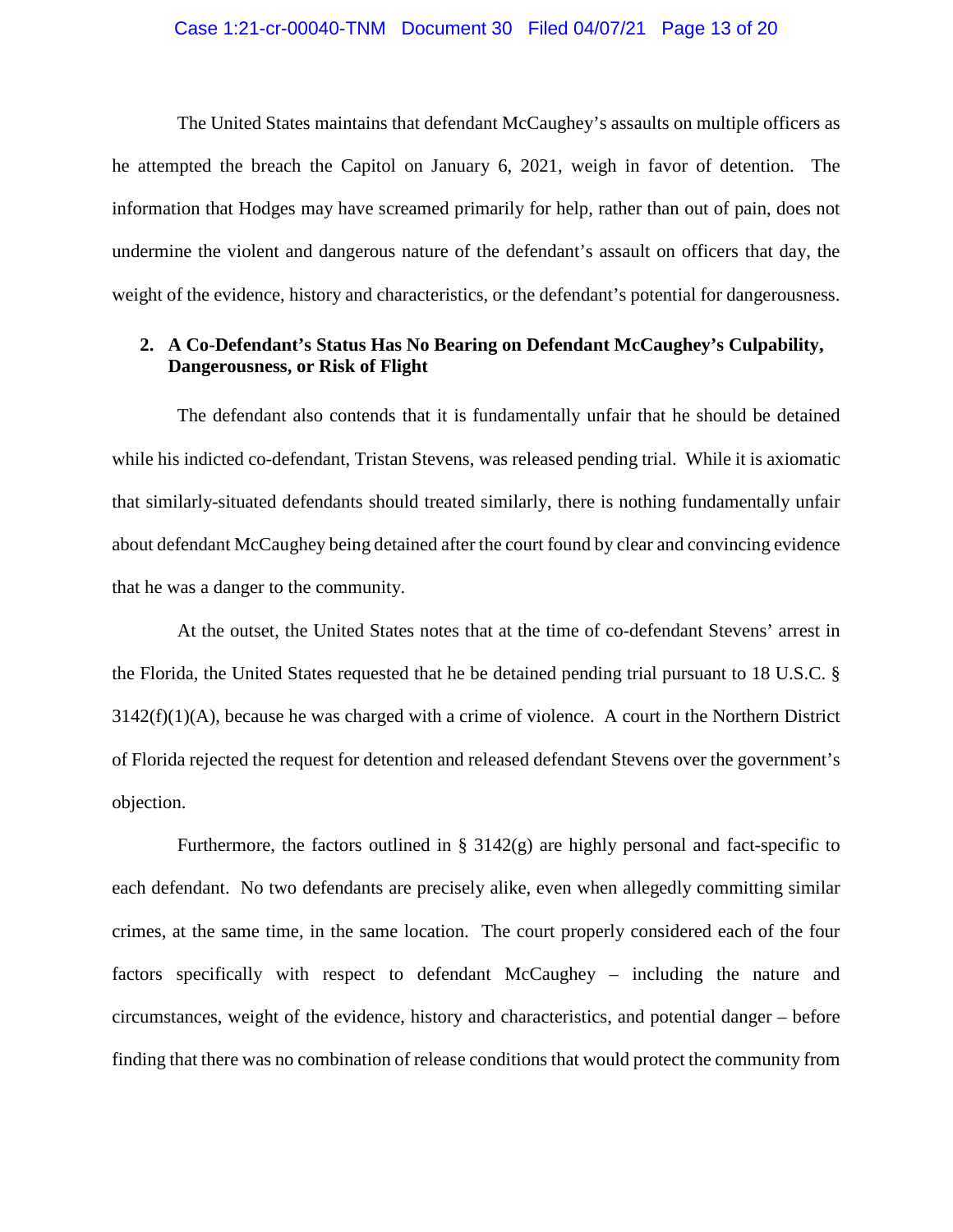#### Case 1:21-cr-00040-TNM Document 30 Filed 04/07/21 Page 14 of 20

him or assure his return to court. The fact of co-defendant Stevens' release does not alter defendant McCaughey's culpability, dangerousness, or risk of flight.

## **3. The Court Found by Clear and Convincing Evidence that Detention was Appropriate, Independent of Any Presumption**

Counsel for the defendant additionally contends that the court applied an inapplicable rebuttable presumption and that, "without a presumption in this case, the government cannot meet the applicable burdens of proof to warrant continued detention of Mr. McCaughey." (Def. Mot. 3/31/21 at 9). In the first instance, the United States agrees that there is no rebuttable presumption applicable to the court's detention determination of defendant McCaughey.<sup>3</sup> Nevertheless, the United States did – and can – meet its burden of showing by clear and convincing evidence that the defendant is an ongoing danger to the community who should be detained pending trial.

In support of his argument, defense counsel cites to the transcript of the hearing held on February 12, 2021, in which the court stated, "I find that there is a rebuttable presumption that arises under 18 U.S.C.  $\S 3142(e)(2)$  for detention and because the Defendant is charged with a crime of violence under 18 U.S.C  $\S$  3142(f)(1)." However, immediately after indicating that a presumption existed, the court goes on to explain, "*I find that the Defendant has presented evidence sufficient to rebut the presumption*." (Tr. 2/12/21 at 24) (emphasis added). This is significant because it clarifies that the court found that detention was appropriate, independent of the any presumption. The court clearly stated that the defendant had overcome any presumption. The court immediately went on to explain:

<sup>&</sup>lt;sup>3</sup> In this case defendant McCaughey has been charged with a "crime of violence" in violation of 18 U.S.C. 111(a)(1) and (b). Pursuant to  $\S 3142(f)(1)(A)$ , the United States is entitled to pursue the defendant's detention because of that charged "crime of violence." Nevertheless, the ability to request detention under  $\S 3142(f)(1)(A)$  because of the charged "crime of violence" does not confer a rebuttable presumption of detention pursuant to § 3142(e)(2), (3), unless the court makes specific findings, none of which are applicable to defendant McCaughey at this time.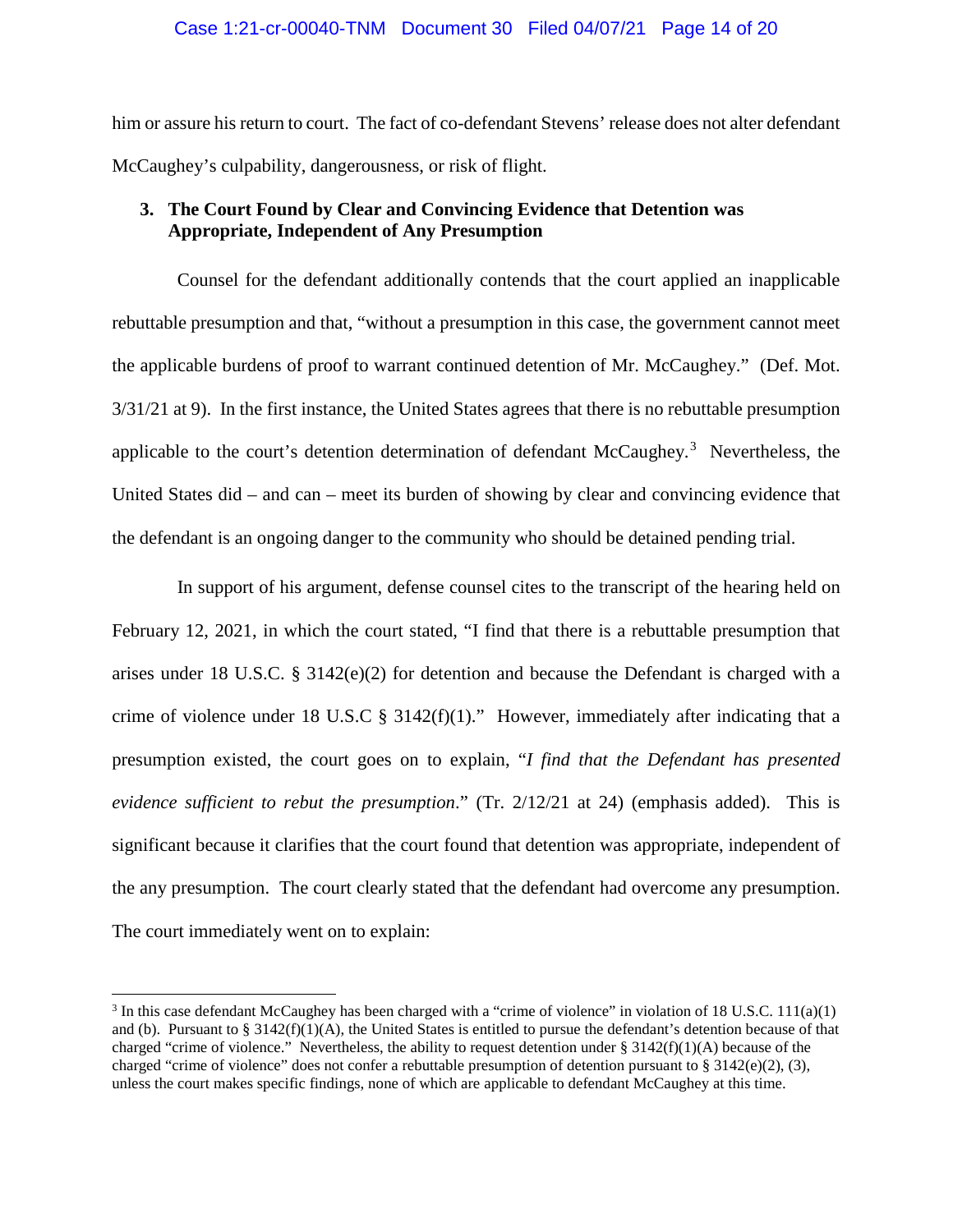But after considering the presumption and the other factors discussed that I'll discuss in a moment, I do believe detention is warranted for the following reasons: I find that by clear and convincing evidence that no condition or combination of conditions of release will reasonably assure the safety of any other person in the community. I also find by a preponderance of the evidence that no condition or combination of conditions will reasonably assure the defendant's appearance as required.

(Tr. 2/12/21 at 24-25). Thus, although the court mistakenly indicated that a rebuttable presumption applied, the court ultimately did not rely on that presumption in finding by clear and convincing evidence that there was no combination of conditions that would protect the community from Mr. McCaughey.

## **4. The Defendant Remains a Danger to the Community and There Are No Release Conditions or Combination of Conditions That Would Protect the Community if Released**

Since the time of the defendant's February 12, 2021, detention hearing, the D.C. Circuit has addressed the issue of future dangerousness as it relates to individuals who participated in the riotous mob on January 6, 2021, in the case of *United States v. Munchel*, No. 21-3010, 2021 WL 1149196 (D.C. Cir. Mar. 26, 2021). The Court's decision in *Munchel* supports the conclusion that defendant McCaughey presents an ongoing danger to the community and should be detained.

The *Munchel* Court, reviewing the detention order of a mother-son duo who entered the Capitol on January 6, 2021, with zip ties and a taser, found that the District Court did not adequately address the dangerousness determination. The circuit specifically focused on the District Court's insufficient justification for its dangerousness conclusion "notwithstanding the countervailing finding that 'the record contains no evidence indicating that, while inside the Capitol, [the defendants] vandalized any property or physically harmed any person,' and the absence of any record evidence that either [defendant] committed any violence on January 6."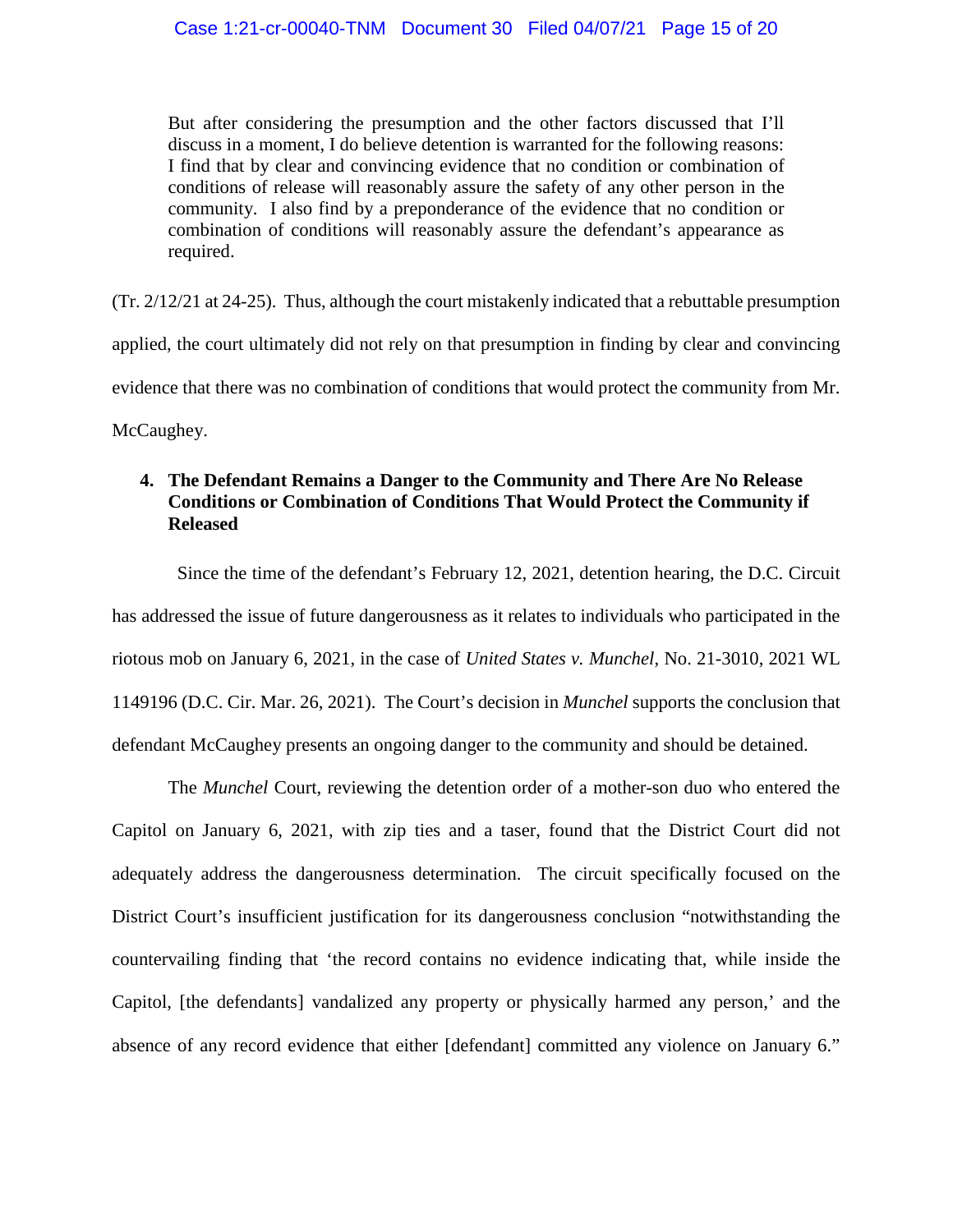#### Case 1:21-cr-00040-TNM Document 30 Filed 04/07/21 Page 16 of 20

*Munchel*, 2021 WL 1149196, at \*8 (internal citations omitted). The Court instructed the District Court to consider these factors in its review on remand. *Id.* ("If, in light of the lack of evidence that [the defendants] committed violence on January 6, the District Court finds that they do not in fact pose a threat of committing violence in the future, the District Court should consider this finding in making its dangerousness determination.") Most significantly, in remanding the matter to the District Court, the Circuit specifically found that, "*those who actually assaulted police officers and broke through windows, doors, and barricades, and those who aided, conspired with, planned, or coordinated such actions, are in a different category of dangerousness than those who cheered on the violence or entered the Capitol after others cleared the way.*" *Id.* (emphasis added) (citing *United States v. Simpkins*, 826 F.2d 94, 96 (D.C. Cir. 1987) ("[W]here the future misconduct that is anticipated concerns violent criminal activity, no issue arises concerning the outer limits of the meaning of 'danger to the community,' an issue that would otherwise require a legal interpretation of the applicable standard.")).

Applying *Munchel* to the instant matter, the Court has more than ample basis to continue McCaughey's detention. Here, McCaughey not only positioned himself in the midst of the Lower West Terrace tunnel during some of the heaviest violence at the Capitol on January 6, 2021, he actively and eagerly contributed to that violence. USCP and MPD officers worked for almost three hours defending the Lower West Terrace entrance to the Capitol Building and spent much of that time under physical attack by a violent crowd – including McCaughey – that fanatically and repeatedly assaulted the officers. The officers were in full uniform, with clear and visible markings identifying themselves as law enforcement.

McCaughey moved to the very front of the group of rioters battling the police officers. He did not hang back. He did not consign himself to the role of a mere bystander or one who simply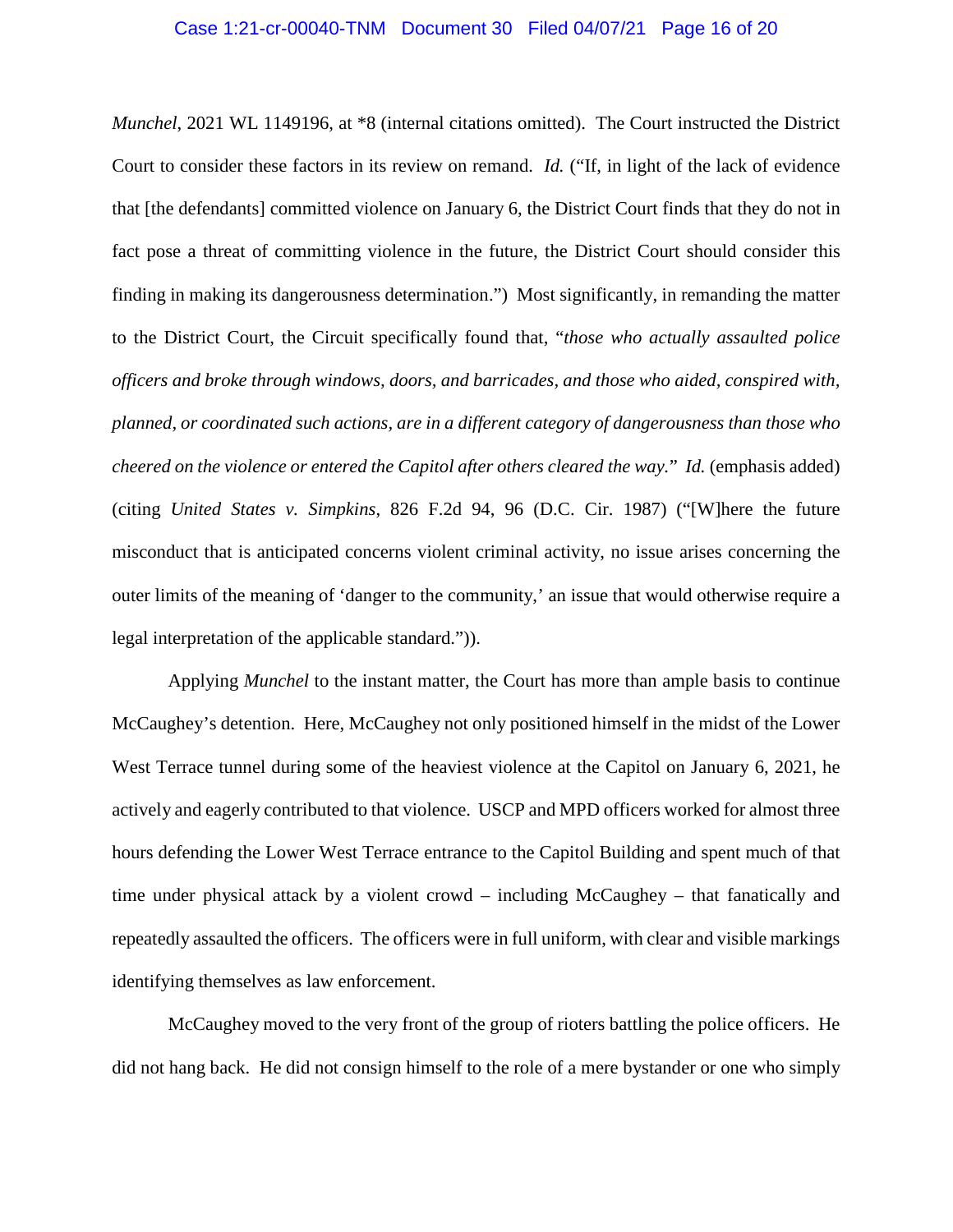#### Case 1:21-cr-00040-TNM Document 30 Filed 04/07/21 Page 17 of 20

"cheered on the violence or entered the Capitol after others cleared the way." *Munchel*, 2021 WL 1149196, at \*8. Rather, he actively engaged in violence and demonstrated a whole-hearted commitment to enter the Capitol and disrupt the legitimate functions of the United States Congress. McCaughey used an officer's riot shield as a weapon against the officers inside the tunnel, pinning Hodges' body in a doorway, and striking Foulds and another officer in an attempt to overrun them.

Furthermore, McCaughey's dangerousness is not limited to his past actions, but presents a future threat. It is difficult to fathom a more serious danger to the community—to the District of Columbia, to the country, or to the fabric of American Democracy—than the one posed by someone who knowingly and eagerly engaged in a violent insurrection to occupy the United States Capitol and abort the certification of a lawful and fair election. Every person who was present without authority in the Capitol on January 6 contributed to the chaos of that day and the danger posed to law enforcement, the United States Vice President, Members of Congress, and the peaceful transfer of power. McCaughey's specific conduct aggravated that chaos and danger.

The defendant's highly public assault of officers at the Capitol Building, his use of a police riot shield as an offensive weapon against officers in the attempt to stop the democratic process illustrate his danger to the community. The fact that the unique circumstances that arose on January 6, 2021, are unlikely to arise in precisely the same context a second time does not minimize his future dangerousness. In contrast to the defendants in *Munchel*, McCaughey's choice to use violence as a means to his ends, and his physical attack on officers protecting the Capitol and the people inside it, prove that he poses a threat regardless of the unique circumstances of January 6, 2021. Considering the above, the Court's reasoning in *Munchel* provides ample support for the defendant's continued detention.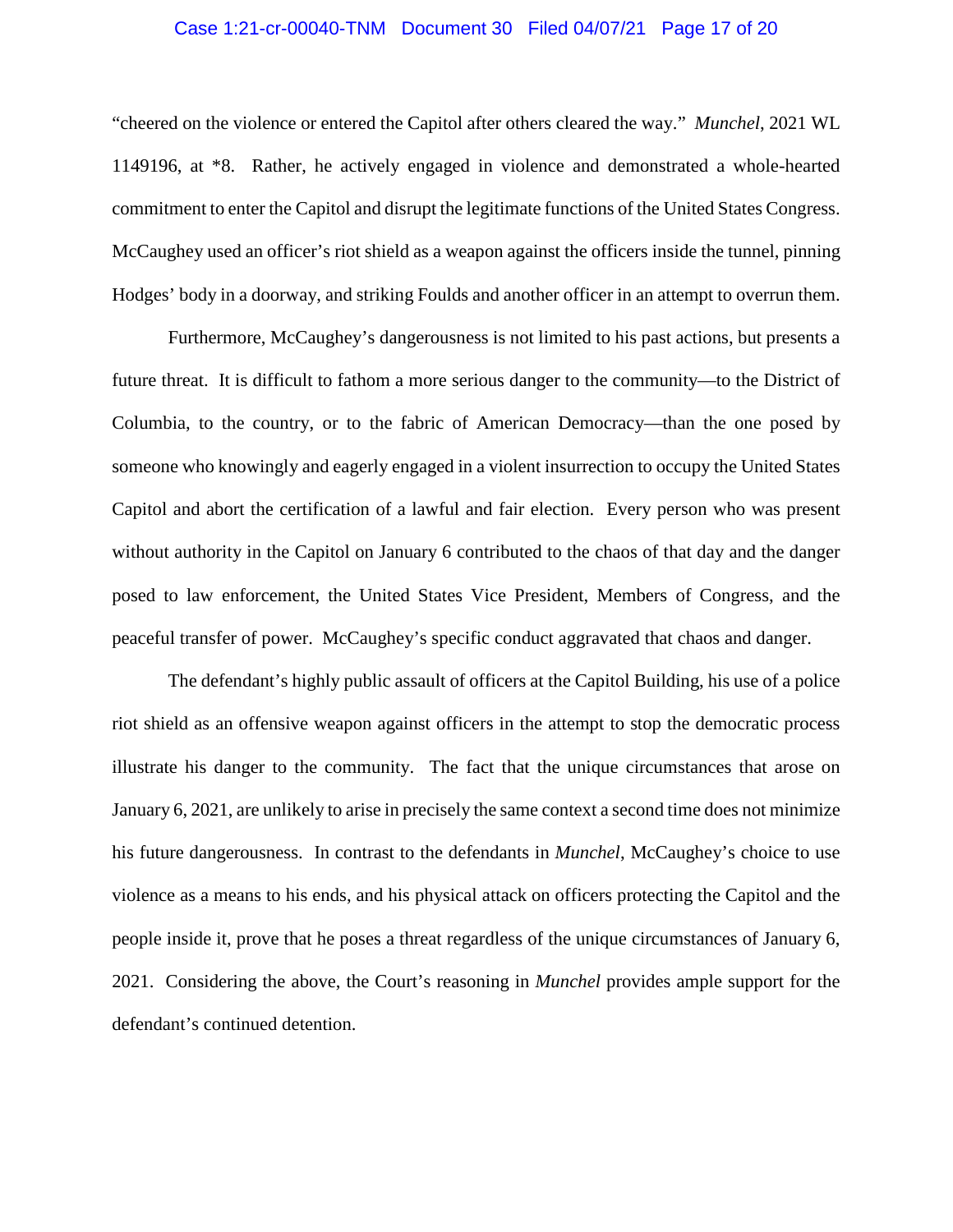## **5. The Defendant's Proffered Bail Package Does Not Mitigate His Dangerousness to the Community**

The defendant additionally proposes a substantial bail package, offers to relinquish his U.S. and German passports, and offers to sign a "waiver of any rights not to be extradited to the United States," in an effort to assure the court that there are viable release conditions. (Def. Mot. 3/31/21 at 11-13). The United States submits that the proffered bail package does not mitigate the defendant's dangerousness to the community. The defendant's willingness to resort to violence will not disappear simply because his family's finances are at stake. At most, the bail package provides an incentive to the defendant to protect his family from financial loss by reappearing in court. The United States defers to the Court on whether the bail package, passport relinquishment, and extradition waiver alters the court's earlier finding by a preponderance of the evidence that the defendant is a flight risk.

With respect to McCaughey's continued dangerousness, there is no reason to believe that a financial loss on the part of his family members would constrain him from future violence. As previously argued, McCaughey was present with his father in Washington D.C. on January 6, 2021, and his father's presence on that date did not constrain the defendant's actions. Furthermore, the defendant blatantly assaulted officers in full view of other law enforcement, without even the pretense of following the law. The presence of USCP and MPD officers that day were immaterial to the defendant's decision to engage in a violent insurrection to stop the legitimate functioning of the United States Government.

The United States submits that the defendant's lack of respect for the rule of law and his unwillingness to abide by lawful government orders goes directly to his future dangerousness. The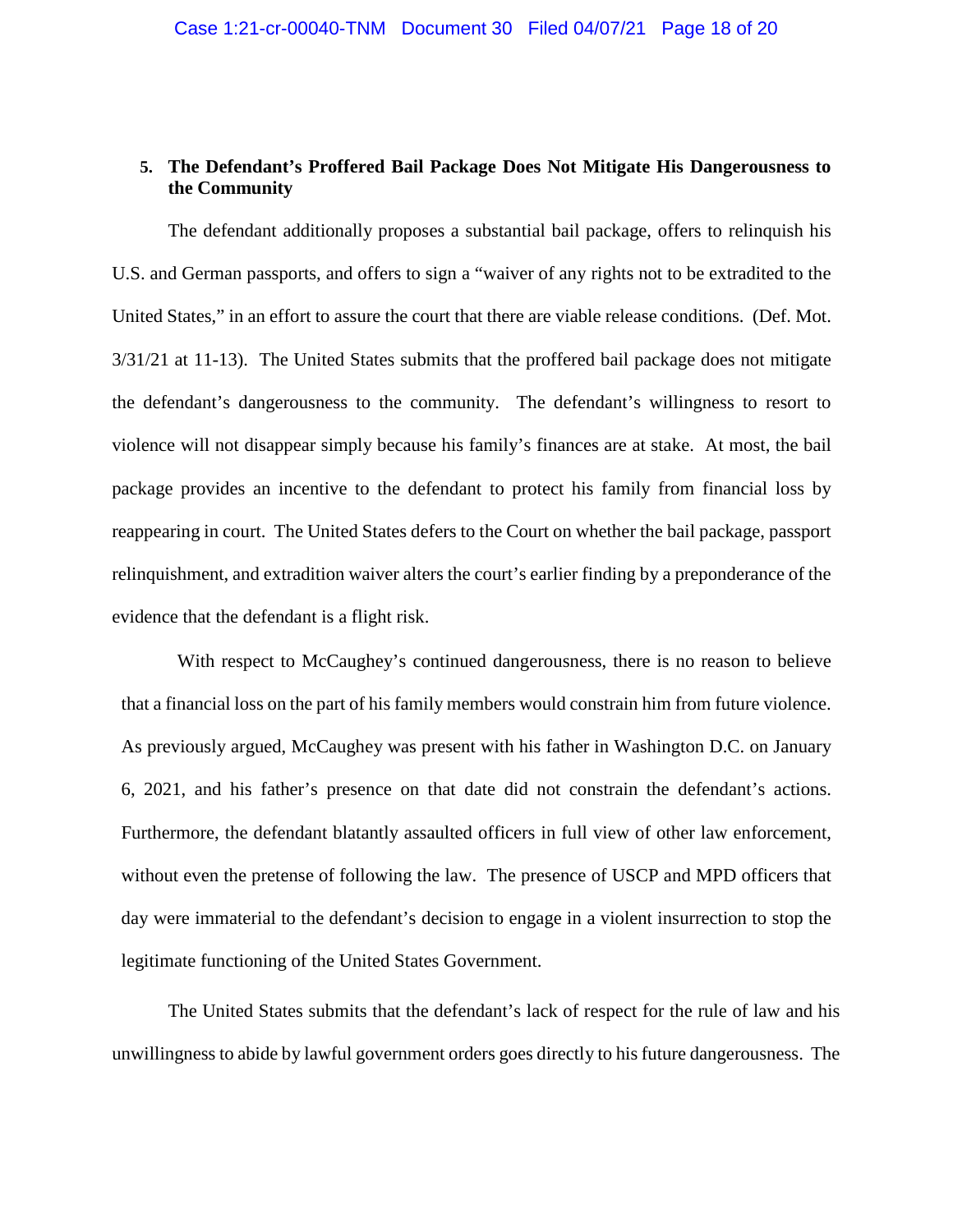#### Case 1:21-cr-00040-TNM Document 30 Filed 04/07/21 Page 19 of 20

D.C. Circuit has recognized that a "Court's finding as to [a defendant's] potential compliance is relevant to the ultimate determination of 'whether there are conditions of release that will reasonably assure ... the safety of any other person and the community.'" *Munchel*, 2021 WL 1149196, at \*5; *see also United States v. Hir*, 517 F.3d 1081, 1092-93 (9th Cir. 2008) (explaining that release conditions require "good faith compliance" and that the circumstances of the charged offenses indicate "that there is an unacceptably high risk that [the defendant] would not comply...with the proposed conditions"); *United States v. Tortora*, 922 F.2d 880, 886–90 (1st Cir. 1990). The defendant's actions established that his own personal beliefs override the rule of law and that he will readily resort to violence to halt the legitimate functions of the United States government with which he disagrees. Such blatant disregard of the law and the valid authority of our government weigh in favor of detention. If McCaughey is unwilling to obey orders while in full view of law enforcement, or to conform his behavior to the law when he disagrees with it unlikely that he would adhere to this Court's directions and release orders, thereby demonstrating his continued dangerousness. There is no reason to believe that putting his family in financial jeopardy would have any greater deterrent effect.

With respect to the defendant's risk of flight, the United States defers to the court on whether the proposed bail package, passport relinquishment, and extradition waiver alters the court's earlier finding that the defendant is a flight risk. The defendant's German citizenship, coupled with the substantial penalties that he is facing for his alleged crimes, provide a motive as well as the opportunity to flee the country with impunity. While this may be somewhat mitigated by his offer to relinquish his passports and to sign and extradition waiver, it certainly does not eliminate the possibility that he could leave the country and pose a lengthy legal and practical challenges to any efforts on to hold him accountable for his alleged crimes.